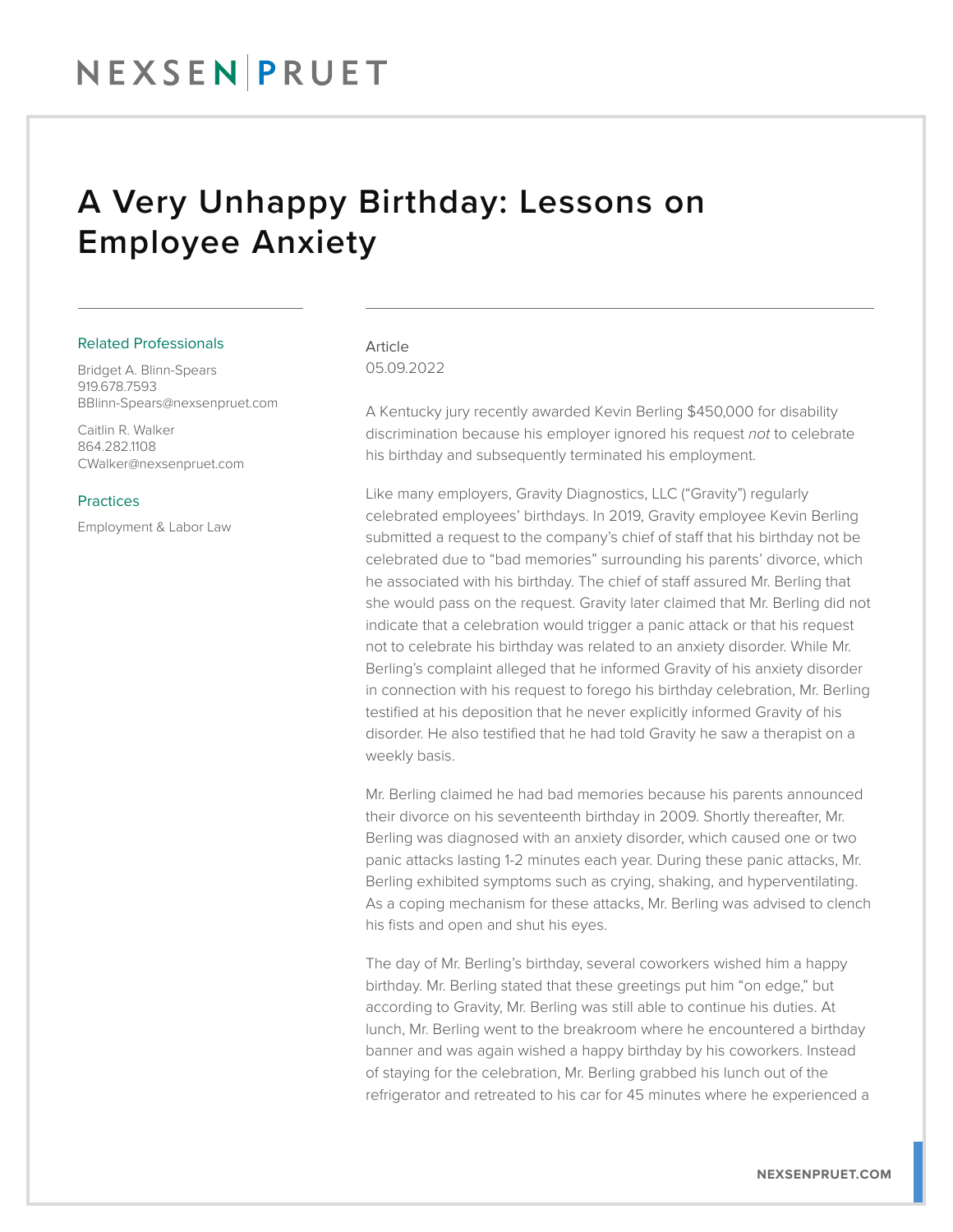## NEXSENPRUET

panic attack. He eventually returned to work, and notified the chief of staff via email that he was "a little upset that there were birthday things around." But, he did not disclose the fact he had a panic attack. The rest of the day, Mr. Berling acted somberly and was not his usual self.

The following day, Mr. Berling requested to meet with the chief of staff. She was unavailable, so Mr. Berling instead met with his supervisor and Gravity's director of business operations. Before the meeting, the chief of staff informed Mr. Berling's supervisor that she had forgotten to pass on Mr. Berling's request not to celebrate his birthday. During the meeting, Mr. Berling explained that he was upset his birthday had been celebrated and that he had experienced a panic attack as a result. Mr. Berling testified that his supervisor criticized his reaction and accused him of "stealing other coworkers' joy." Mr. Berling then began having another panic attack where he became very red, clenched his fists, and closed his eyes. Gravity's director of business operations and Mr. Berling's supervisor were unaware of Mr. Berling's coping mechanisms and asked what was wrong. They said that Mr. Berling responded by "command[ing] silence while shaking." Both Gravity employees said they believed that Mr. Berling was going to attack them. One said she would have called the police if she would have had access to her cellphone. Mr. Berling was thereafter escorted out of the building, forced to turn in his building access key, and then ordered to return to work the next Monday. Gravity then notified security that Mr. Berling was banned from the building.

Afterwards, Gravity's chief operating officer was informed of Mr. Berling's actions during the meeting and that Mr. Berling's supervisor and the director of business operations had felt physically threatened and unsafe. As a result of this report, the chief operating officer decided to terminate Mr. Berling's employment for violation of Gravity's workplace violence policy. Notably, Mr. Berling had never exhibited violent behavior and had no disciplinary reports in his personnel file. In fact, he often asked for additional work.

At trial, the jury unanimously decided that Mr. Berling had a disability and that he was fired because of that disability. It awarded him a total of \$450,000. Gravity has appealed.

Regardless of the outcome of the appeal, this case serves as an important reminder for employers that potential mental health conditions should be taken seriously and may require accommodations. Employers should train management to recognize and appropriately address requests implicating mental health conditions, even when employees do not explicitly disclose a particular disorder. Below are guidelines employers should follow to hopefully avoid situations similar to this one.

- $\rightarrow$  Follow through. Gravity's chief of staff told Mr. Berling that she would pass along his request, but she failed to do so.
- $\rightarrow$  Provide appropriate training so that managers are prepared to recognize potential mental health issues.
	- $\rightarrow$  While there was a fact issue at trial whether Mr. Berling notified Gravity that his request was related to a mental health condition, he had made it widely known that he was engaged in regular therapy and he told Gravity's chief of staff that he had bad memories of his birthday related to his parents' divorce announcement. Ideally, his request should have been passed on to human resources or a disability accommodations team.
	- $\rightarrow$  In the meeting that led to the termination of his employment, Mr. Berling told company representatives that he had experienced a panic attack the previous day. Had his colleagues been trained to recognize distinctions between anxiety responses and threats of violence, it seems unlikely the meeting would have resulted in the